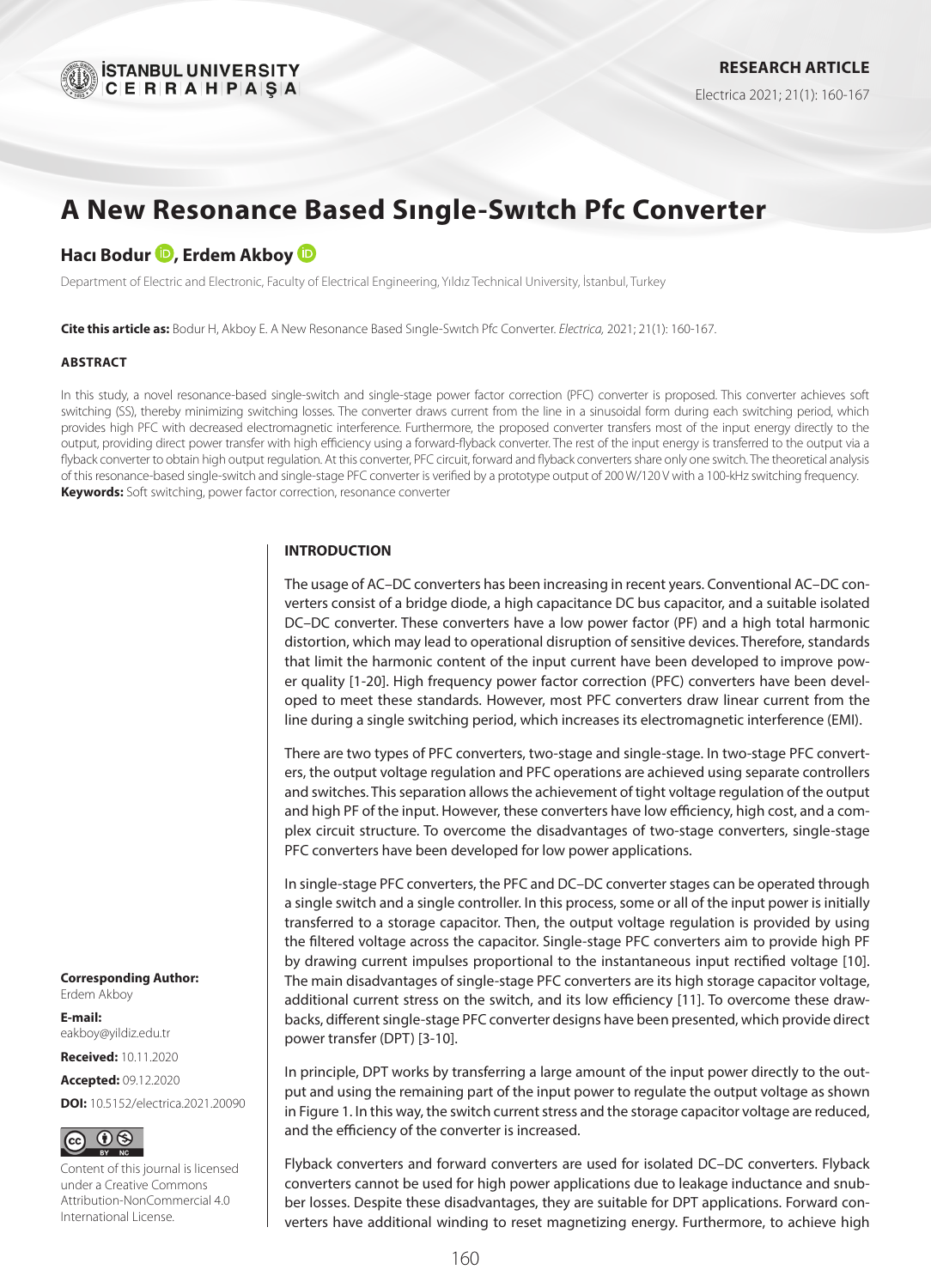efficiency and soft switching (SS), Discrete Current Mode (DCM) is preferred for low power applications, because at Continuous Current Mode (CCM) operations, diode reverse-recovery losses decreases efficiency. [17-20].

In this study, a new resonance-based single-switch single-stage PFC converter is proposed. This converter improves upon the converter, which is described in [10]. The referenced converter has two active switches and a low power level. In contrast, the proposed converter removes one active switch such that the resonance, flyback, and forward converters are combined into only one active switch. This allows for an increased power level and achievement of SS as in [10]. The theoretical analysis of the converter is the same as in [10]. The detailed theoretical analysis was confirmed by an application circuit with an input voltage of 220 VAC, an output voltage of 120 VDC, an output power of 200 W, and a switching frequency of 100 kHz.

#### **THEORETICAL METHOD**

#### **Definitions and Assumptions**

In this converter, the resonance switch, which is given in [10] and shown in Figure 2, is canceled. The resonance circuit, flyback converter, and forward converters all share a single switch.



The resonance-based single-stage single-switch PFC converter circuit diagram is given in Figure 3. In this converter, the resonance PFC cell is combined both  $\mathsf{L}_{\mathsf{r}}$  and  $\mathsf{C}_{\mathsf{r}}$ . T<sub>1</sub> and T<sub>2</sub> are the forward and flyback transformers, respectively.  $\mathsf{C}_\mathsf{b}$  is the bulk capacitor, and  $\mathsf{C}_{_{\mathrm{o}}}$  is the output capacitor.  $\mathsf{L}_{_{\mathsf{f}}}$  is the forward inductance.

In this proposed converter, the resonance circuit provides SS and a sinusoidal line current for each switching cycle. The T. transformer can be operated as the forward transformer or the flyback transformer according to the value of the line voltage. If the line voltage is greater than the bulk capacitor voltage, the transformer will operate as a forward transformer. During this operation, a part of the input power is transferred to the output, while the rest of the power is transferred to the bulk capacitor. If the line voltage is lower than the bulk capacitor voltage, the transformer will operate as a flyback transformer. During this operation, all input power is transferred to the output. As a result, the magnetizing energy is transferred to the output directly in both operation modes, and DPT is achieved.

The following assumptions were made to facilitate steady-state analysis during a switching period.

- The rectified input voltage V<sub>i</sub> is constant.
- The output capacitor C<sub>o</sub> is large enough to accept the output voltage V<sub>o</sub> as constant.
- **•** The resonance circuit and semiconductor elements are ideal.
- **•** All transformers are ideal.

#### **Operation Stages**

In the proposed resonance-based single-stage single-switch PFC converter, nine different intervals occur during a switch-

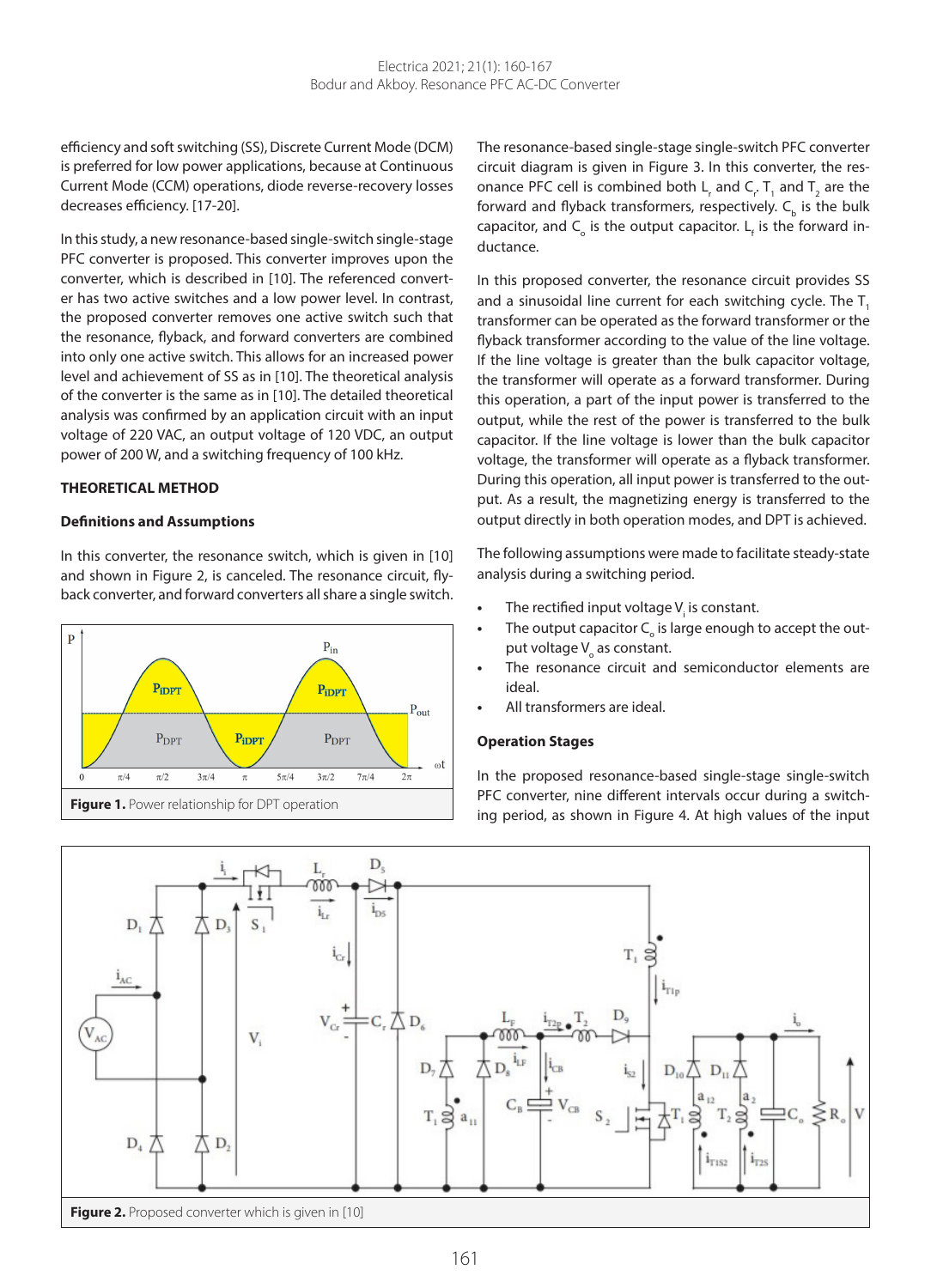



voltage, the T<sub>1</sub> transformer operates as the forward transformer and it operates as the flyback transformer at low input voltage values. At this study, only high values of the input voltage situations will be discussed, and the other situation is similar.

#### **Initial Status**

During this interval, all transformers and inductances are reset.

## **Stage 1 (t0 <t<t1 )**

This interval begins with a signal to the switch. In this stage,  $T_1$  operates as a forward transformer. The  $C_r$  capacitor, which is fully above the line voltage, transfers its energy to  $\mathsf{L}_{_{\mathsf{f}}}$  and  $\mathsf{C}_{_{\mathsf{b}}}$ over T<sub>1</sub>, according to the magnetization inductance of T<sub>1</sub> (L<sub>1P</sub>) and the resonance formed due to  $\mathsf{L}_\mathsf{f}$ . Simultaneously,  $\mathsf{T}_\mathsf{2}$  acts as a flyback transformer. This interval ends when the capacitor voltage decreases to the line voltage and the bridge diodes turn on with zero-voltage switching (ZVS). Depending on the resonance occurring in this interval, the S switch enters the transmission with zero-current switching (ZCS).

$$
i_{\text{L}r} = \frac{V_i}{Z} \sin(\omega t) \tag{1}
$$

$$
v_{Cr} = V_i (1 - \cos(\omega t))
$$
 (2)

where,

$$
Z = \sqrt{\frac{L_r}{C_r}}
$$
 (3)

## <u>Stage 2 (t<sub>1</sub><t<t<sub>2</sub>)</u>

This interval starts with the reduction of the capacitor voltage to the line voltage, and the rectifier diodes turn on with ZVS. In this interval, resonance occurs over L<sub>,</sub>, C<sub>,</sub>, L<sub>1P</sub>, L<sub>e</sub>, and C<sub>b</sub>. A sinusoidal current is drawn from the line depending on the resonance that occurs as in Eq.1. At the same time, the capacitor continues to discharge as in Eq. 2. This stage ends when the capacitor voltage becomes zero, and the  $\mathsf{D}_{_{6}}$  diode turns on with ZVS.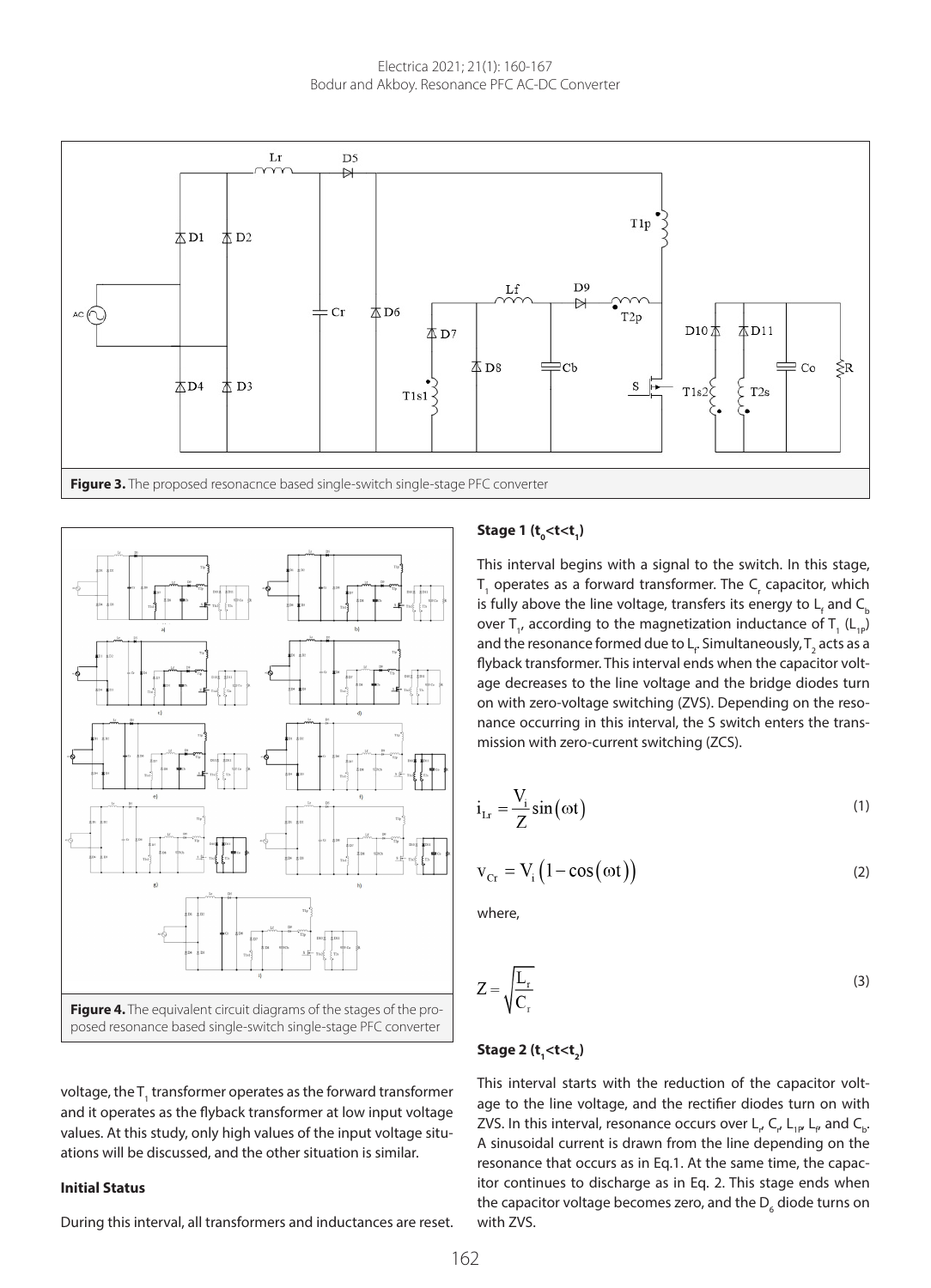# **Stage 3 (t2 <t<t3 )**

This stage begins with D<sub>6</sub> turning on. In this interval, L<sub>1P</sub> acts as a current source. At the same time, L<sub>,</sub> inductance causes a linear current to be drawn from the line under constant  $V_{AC}$  voltage. In this stage, the inductance L<sub>f</sub> transfers its energy to the storage capacitor. This interval ends when the current of  $\mathsf{L}_\mathsf{f}$  is zero.

# **Stage 4 (t3 <t<t4 )**

In this interval, the linear current continues to be drawn from the line, and this interval ends when the current of L<sub>,</sub> is equal to the current of  $\mathsf{L}_{\mathsf{1P}}$  and the diode  $\mathsf{D}_{_6}$  turns off with ZCS. The total duration of Stage 3 and Stage 4 is very short (500 ns), and a sinusoidal current is drawn from the line for most of the period.

# Stage 5 (t<sub>4</sub><t<t<sub>5</sub>)

This interval starts with the  $\mathsf{D}_{_6}$  diode being turning off with ZCS. In this interval, resonance occurs between  $\mathsf{L}_r$  C<sub>r</sub>, and  $\mathsf{L}_{_{1P}}$ The capacitor voltage and current of  $L_{1P}$  begin to increase depending on the resonance that occurs. This interval ends when the signal of the switch is cut.

## **Stage 6 (t<sub>7</sub><t<t<sub>8</sub>)**

This interval begins with the switch's signal being cut off. In this stage, resonance occurs between the  $\mathsf{L}_\mathsf{r}$  inductance and C<sub>r</sub> capacitor depending on the line voltage. Depending on the resonance that occurs, while the capacitor voltage increases, the inductance current decreases. This stage ends with the inductance current becoming zero. In this stage, the sinusoidal current continues to be drawn from the line. At the same time, the energies in the magnetizing inductances of the  ${\sf T}_{_{\rm 1}}$  and  ${\sf T}_{_{\rm 2}}$ transformers are transferred to the output.

# **Stage 7 (t8 <t<t9 )**

Energies in the magnetizing inductances of  ${\sf T}_{\sf i}$  and  ${\sf T}_{\sf 2}$  transformers are transferred to the output at this stage. This interval ends with the  $D_{10}$  diode being turning off with ZCS.

# **Stage 8 (t9 <t<t10)**

At this stage, the energy in the magnetizing inductance of the  ${\sf T}_\mathfrak{z}$  transformer is transferred to the output.

## **Stage 9 (t** $\mathsf{t}_\mathsf{g}$ **<t<t** $\mathsf{t}_\mathsf{10}$ **)**

This interval starts when  $\mathsf{T}_{_{1}}$  and  $\mathsf{T}_{_{2}}$  completely transfer the energies in the magnetizing inductances, and the interval continues until the switch is turned on. The capacitor voltage is above the line voltage.

## **3. Design Procedure**

# Resonance Inductance L<sub>,</sub> and Resonance Capacitor C<sub>,</sub>

The PFC circuit is a fully resonant circuit, so  $\mathsf{L}_{_{\mathsf{r}}}$  and  $\mathsf{C}_{_{\mathsf{r}}}$  are chosen with consideration to the following factors: output power, switching frequency, root mean square (rms) value of the line voltage, and resonance period.

$$
P_{\text{avg}} = f_s \frac{1}{2} C_r \left( 2V_{\text{AC\_RMS}} \right)^2 \tag{4}
$$

$$
T_{r1} = 2\pi \sqrt{L_r C_r} \tag{5}
$$

## Transformer T<sub>1</sub>

In the proposed novel converter,  ${\sf T}_{\!{}_1}$  processes the majority of the input power to the output based on DPT idea by operating as a flyback converter.  $\mathsf{C}_\mathsf{b}$  is supplied by the remaining energy when T $_{_{1}}$  operates as a forward converter.

$$
t_{43} = \frac{\pi}{2} \sqrt{L_{1P} C_r} \le DT_s \tag{6}
$$

Here in Eq. 6, D is the duty cycle of the switch, and  $T_{\rm s}$  is the switching period.

$$
V_{\rm o}t_{\rm off}a_{12} = L_{\rm imp}i_{\rm LIP_{\rm max}}\tag{7}
$$

$$
L_{LIS2} = L_{1P} \left(\frac{1}{a_{12}}\right)^2
$$
 (8)

In Eq. 8,  $a_{12}$  is the turn ratio between the primary and first secondary windings.

## Transformer T<sub>2</sub>

At the proposed circuit,  ${\sf T}_2$  is used for processing the part of the input power (P<sub>b</sub>), which is indirect, to the output. T<sub>2</sub> operates as a flyback converter under DCM. When S is on, the energy that is charged in the magnetizing inductance of  $\mathsf{T}_\mathfrak{z}$  should be processed through to the output by secondary winding of  $\mathsf{T}_\mathfrak{z}$  when S is off. Hence, the power which is transferred to the output via  ${\sf T}_\mathfrak z$  is defined in Eq. 9 as follows.

$$
P_{B} = \frac{1}{2} f_{s} L_{2P} i_{T2P_{\text{max}}}^{2}
$$
 (9)

are obtained. For DCM operation of the flyback converter, we can choose the time of conduction of secondary winding so that  $\mathsf{a}_\mathfrak{z}$  can be calculated easily.

$$
V_o = L_{2S} \frac{i_{T2S_{\text{max}}}}{t_{\text{off}}} \tag{10}
$$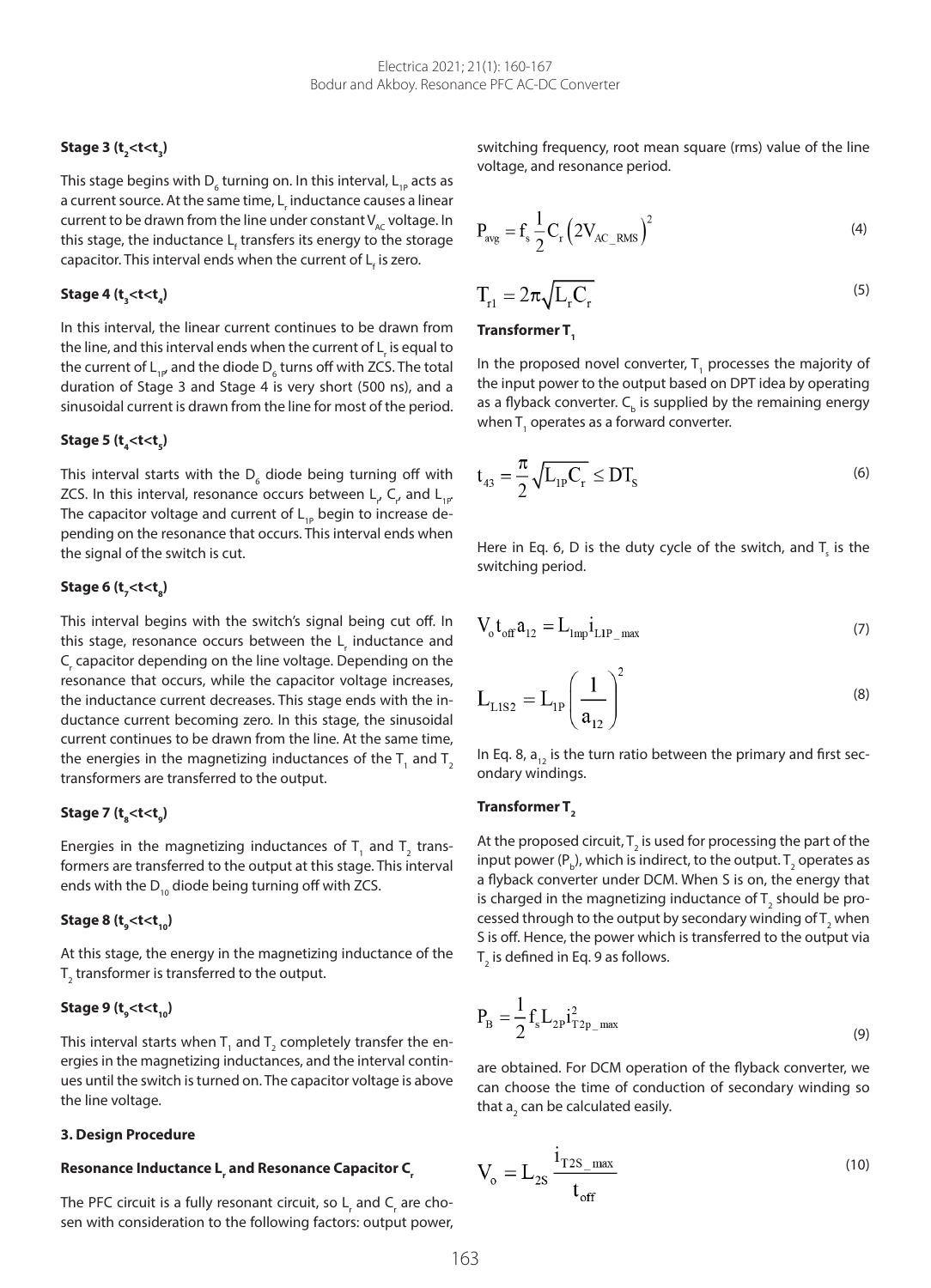

Figure 5. The input voltage and current waveforms of the proposed converter









$$
a_2 = \frac{V_{\text{cb}}t_{\text{on}}}{V_{\text{of}}t_{\text{off}}}
$$
\n(11)

$$
L_{2S} = \left(\frac{1}{a_2}\right)^2 L_{2P}
$$
\n(12)

## **EXPERIMENTAL RESULTS**

The prototype of the proposed resonance-based single-stage single-switch DPT-PFC converter is achieved for 120 V DC–200 W output with a 100-kHz switching frequency. The parameters based on the aforementioned analysis and design procedure are given in Table 1.

In Figure 5, the input voltage and input current measurements are given. Figure 5 shows that the input current follows the input voltage in a healthy way at full load (200 W). Furthermore, the power factor is measured as 0.998.

In Figure 6, the switching current with the snubber capacitor is given. It can easily be seen that the resonance is perfectly achieved.

In Figure 7, the forward current and bulk capacitor voltage waveform measurements are given. It is known that the bulk capacitor is charged with this forward inductance current. This current is purely a sinusoidal waveform, and the diodes can turn on and turn off with SS.

In Figure 8, the output voltage waveform is given. It can be seen that the output voltage is tightly regulated.

In Figure 9, the efficiency curve of the proposed converter and the converter in [10] are given. It can be seen that the efficiency is increased.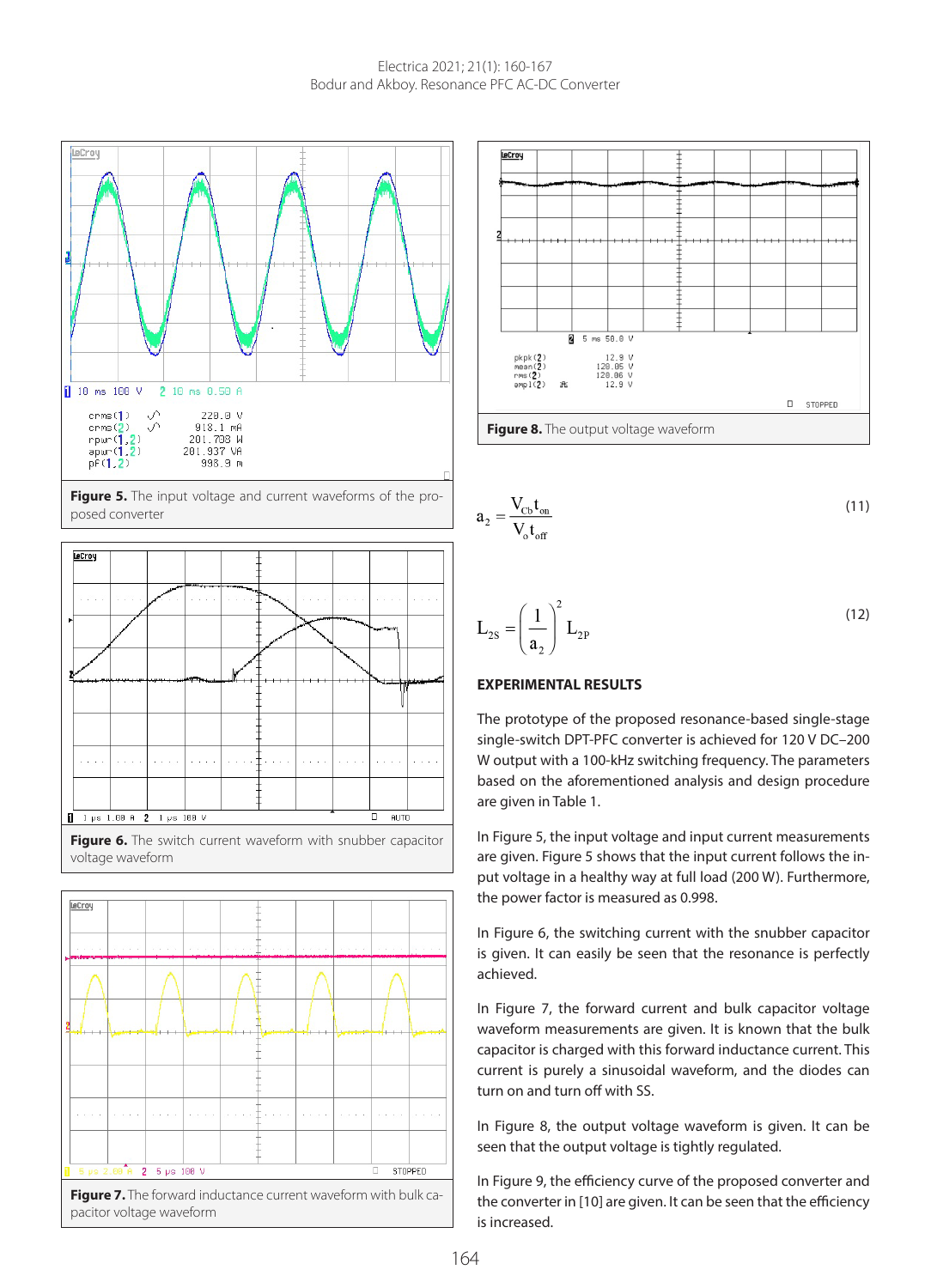

**Table 1.** Parameters of the proposed PFC Converter

| Parameter               | Symbol                           | <b>Values</b>  | Model                    |
|-------------------------|----------------------------------|----------------|--------------------------|
| Input Voltage           | $\mathsf{V}_{\mathsf{AC}}$       | <b>220 VAC</b> |                          |
| Output Voltage          | V.                               | 120 VDC        |                          |
| Output Power            | $P_{o}$                          | 200 W          |                          |
| Switching Frequency     | f<br>s                           | 100 kHz        |                          |
| Resonance<br>Inductance | L,                               | 80 µH          | EE20 core                |
| Resonance Capacitor     | $\subset_{\scriptscriptstyle\!}$ | 20nF           | <b>MKP</b>               |
| T <sub>1</sub>          | $L_{1P}$                         | 325 µH         | EE 42 core               |
|                         | $L_{151}$                        | 81 µH          |                          |
|                         | -152                             | 88 µH          |                          |
| <b>Bulk Capacitor</b>   | $C_{\rm R}$                      | 220 µF-450V    | Electrolytic             |
| <b>Output Capacitor</b> | C                                | 2.2 mF-220V    | Electrolytic             |
| T <sub>2</sub>          | $L_{2p}$                         | 1mH            | EE 42 core               |
|                         | $-2s$                            | 81 µH          |                          |
| Switch                  | S                                |                | 1000V - 15 A IXFH15N100Q |

#### **DISCUSSION**

In this study, we present a novel resonance-based single-stage single-switch PFC converter. In this converter, the PFC resonant circuit, forward converter, and flyback converter share only one switch. The current, which is drawn from the line, has a pure sinusoidal waveform at each switching period and thus, allows low EMI to be achieved. Moreover, DPT is provided by a forward-flyback-based converter, leading to high efficiency. Furthermore, there is isolation between input and output for electrical safety. Theoretical analyses have been confirmed with the application of a PFC converter with an input of 220 VAC, an output of 120 VDC, a switching frequency of 100 kHz, and

an output power of 200 W. Due to the resonance operations, all the semiconductor elements are operated with soft switching. The total efficiency of the applied PFC amplifier converter is improved from [10].

**Peer-review:** Externally peer-reviewed.

**Conflict of Interest:** The authors have no conflicts of interest to declare.

**Financial Disclosure:** The authors declared that the study has received no financial support.

#### **References**

- 1. H. Bodur, H. Yesilyurt, E. Akboy, "Passive Lossless Snubber for PFC AC-DC Converters", Electrica, vol.20, no.1, pp. 98-107, 1998, Jan. 2020. [\[Crossref\]](https://doi.org/10.5152/electrica.2020.19091)
- 2. M. Nagao, "A novel one-stage forward-type power-factor-correction circuit", IEEE Trans. Ind Electron; vol.15, pp. 103-110, Jan. 2000. [\[Crossref\]](https://doi.org/10.1109/63.817368)
- 3. X. Xie, J. Li, C. Zhao, Q. Lu, "Study on the single-stage forward-flyback PFC converter with QR control", IEEE Trans. On Power Elec-tron., vol.31, no.1, pp. 430-442, Feb. 2016. [\[Crossref\]](https://doi.org/10.1109/TPEL.2015.2404859)
- 4. H. Bodur, S. Yıldırmaz, "A new ZVT snubber cell for PWM-PFC boost converter", IEEE Trans. Ind. Electron., vol.64, no.1, pp. 300-309, Sep. 2017. [\[Crossref\]](https://doi.org/10.1109/TIE.2016.2608319)
- 5. L. Chen, H. Hu, Q. Zhang, A. Amirahmadi, I. Batarseh, "A boundary-mode forward-flyback converter with an efficient active LC snubber circuit", IEEE Trans. Power Electron. vol. 26, no.6, pp. 2944- 2958, Jul. 2014. [\[Crossref\]](https://doi.org/10.1109/TPEL.2013.2272661)
- 6. H. S. Athab, D. D-C. Lu, K. Ramar, "A single-switch AC/DC flyback converter using a CCM/DCM quasi-active power factor correction front-end", IEEE Trans. Ind. Electron. vol. 59, no.3, pp. 1517- 1526, June, 2012. [\[Crossref\]](https://doi.org/10.1109/TIE.2011.2158771)
- 7. S. Gangavarapu, K. Rathore, V. Khadkikar, "High efficiency threephase single-stage isolated flyback-based PFC converter with a novel clamping circuit", IEEE Trans. Ind. Electron. vol. 56, no.1, pp. 718-729, Sep. 2020. [\[Crossref\]](https://doi.org/10.1109/TIA.2019.2941571)
- 8. S. Gangavarapu, K. Rathore, "A three phase single stage isolated flyback-based PFC converter with leakage energy recovery clamping circuit", IEEE Trans. Transportation Electrification, vol. 5, no. 4, pp. 1155-1168, Oct. 2019. [\[Crossref\]](https://doi.org/10.1109/TTE.2019.2946492)
- 9. K. Yao, C. Mao, K. Chen, L. Li, H. Tang, "Adequate usage rate control of switching cycles for DCM buck PFC converter", IEEE J of Emerging and Selected Topics Power Electron. vol. 8, no.1, pp. 732- 748, Nov. 2020. [\[Crossref\]](https://doi.org/10.1109/JESTPE.2018.2882585)
- 10. H. Bodur, E. Akboy, I. Aksoy, "A new single stage single phase power factor corrected and isolated AC-DC converter based on resonance and soft switching", Turkish J. Elec. Eng & Computer Sciences, vol.24, pp. 1487-1501, Mar. 2016. [\[Crossref\]](https://doi.org/10.3906/elk-1311-187)
- 11. W. Qi, S. Li, H. Yuan, S-C Tan, S-Y. Hui, "High power-density single-phase three-level flying-capacitor buck pfc rectifier". IEEE Trans Power Electron. vol. 34, no. 11, pp. 10833-10844, Jan. 2019. [\[Crossref\]](https://doi.org/10.1109/TPEL.2019.2896585)
- 12. A. R. Ghanbari, E. Adib, H. Farzanehfard, "Single-stage single-switch power factor correction converter based on discontinuous capacitor voltage mode buck and flyback converters", IET Power Electron, vol. 6, no.1, pp. 146-152, June, 2019. **[\[Crossref\]](https://doi.org/10.1049/iet-pel.2012.0191)**
- 13. H.Bodur, A. F. Bakan, M. Baysal, "A detailed analytical analysis of a passive resonant snubber perfectly constructed for pulse width modulated d.c-d.c buck converter", Electrical Enginnering, vol.85, pp. 45-52, Jan. 2003. [\[Crossref\]](https://doi.org/10.1007/s00202-002-0141-7)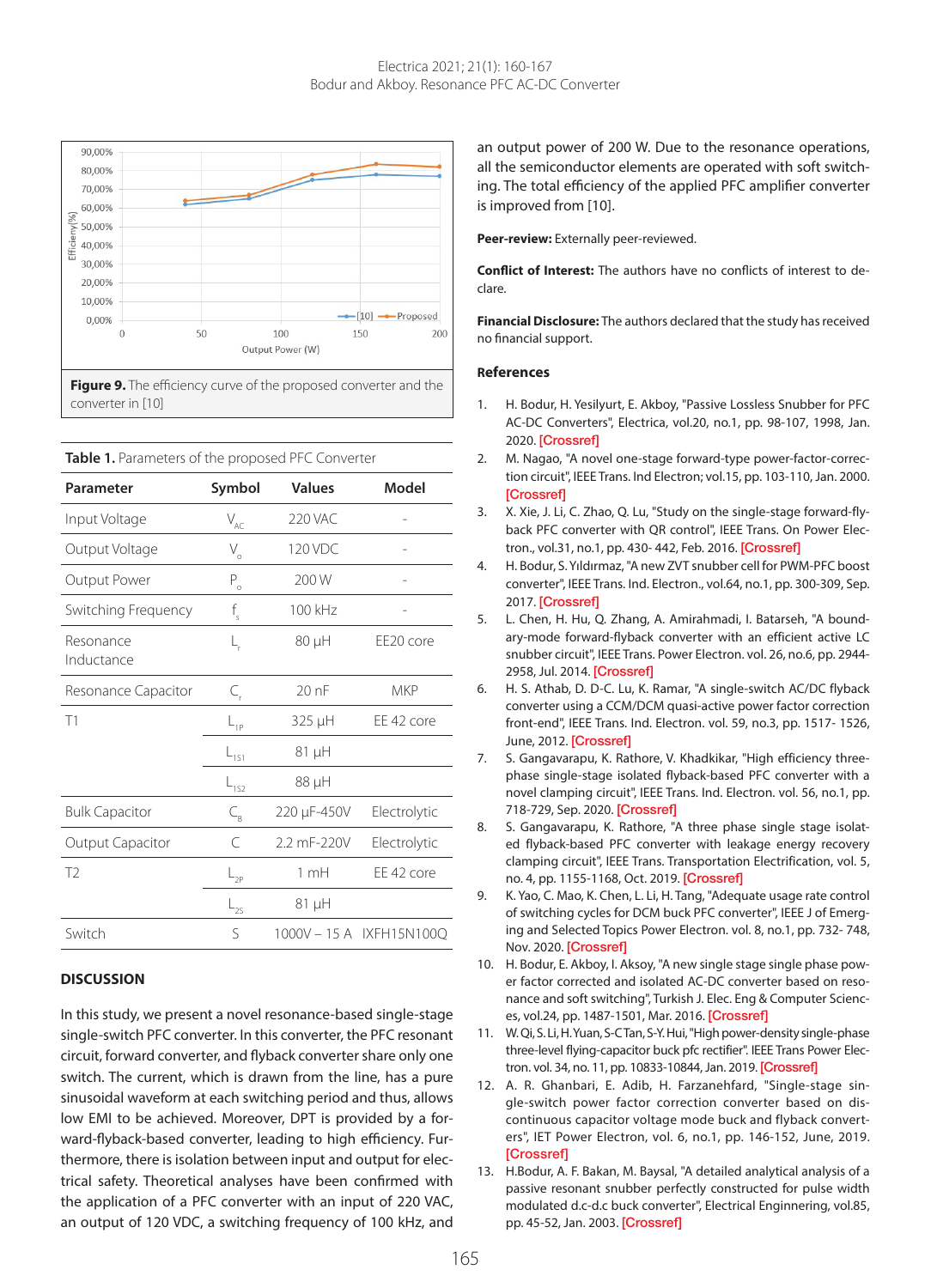- 14. G. Moshcolopolus, P. Jain, "Single-phase single-stage power-factor-corrected converter topologies", IEEE Trans Ind Electron. vol. 52, pp. 35, Feb. 2005. [\[Crossref\]](https://doi.org/10.1109/TIE.2004.841148)
- 15. J. Y. Lee, M. J. Youn, "A single-stage power-factor-correction converter with simple link voltage suppressing circuit", IEEE Trans Power Electron. vol. 48, pp. 572-584, June, 2001. [\[Crossref\]](https://doi.org/10.1109/41.925584)
- 16. Y-C. Li, C-L Chen, "A novel single-stage high-power-factor ac-todc led driving circuit with leakage inductance recycling", IEEE Trans. Industrial Electron., vol. 59, no. 2, pp. 793-802, May, 2012. [\[Crossref\]](https://doi.org/10.1109/TIE.2011.2151817)
- 17. Q. Luo, J. Huang, Q. He, K. Ma, L. Zhou, "Anaysis and design of a single-stage isolated ac-dc led driver with a voltage doubler rec-

tifier", IEEE Industial Electron. vol. 64, no. 7, pp. 5807-5817, May, 2017. [\[Crossref\]](https://doi.org/10.1109/TIE.2017.2652369)

- 18. X. We, J. Zhang, Z. Qian, "A simple two-channel led driver with automatic precise current sharing", IEEE Trans. Industrial Electron., vol.58, no.10, pp. 4783-4788, Jan. 2011. [\[Crossref\]](https://doi.org/10.1109/TIE.2011.2109339)
- 19. J. C. W. Lam, P. K. Jain, "Isolated AC/DC offline high power factor single-switch led drivers without electrolytic capacitors", IEEE J Emerg. Sel. Topics Power Electron., vol. 3, no. 3, pp., 679-690, Mar. 2015. [\[Crossref\]](https://doi.org/10.1109/JESTPE.2015.2419637)
- 20. Z. Zhiguo, Z. Lin, "Analysis and design of isolated flyback voltage multipler converter for low-voltage input and high voltage output applications", IET Power Electron. vol. 6, no. 6, pp. 1100-1110, Aug. 2013. [\[Crossref\]](https://doi.org/10.1049/iet-pel.2012.0552)